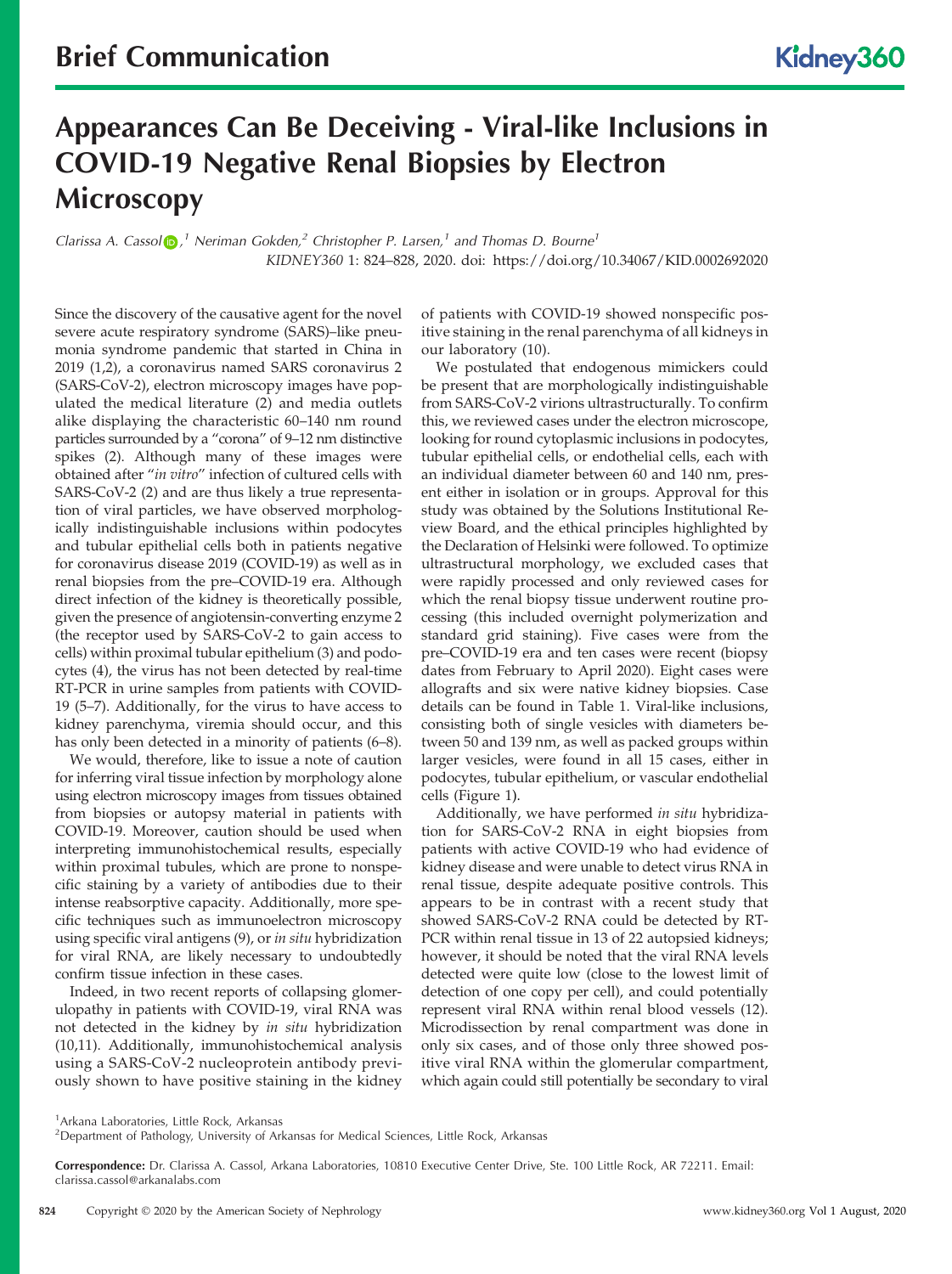Г

٦

| Table 1. Biopsy characteristics including date, indication, brief clinical history, and final diagnosis |                       |                  |                                                     |                                                                                                                              |                                                                                                                                                                                    |  |  |  |  |
|---------------------------------------------------------------------------------------------------------|-----------------------|------------------|-----------------------------------------------------|------------------------------------------------------------------------------------------------------------------------------|------------------------------------------------------------------------------------------------------------------------------------------------------------------------------------|--|--|--|--|
| Case                                                                                                    | Biopsy<br><b>Type</b> | Biopsy<br>Date   | Biopsy Indication                                   | Clinical History                                                                                                             | Biopsy Diagnosis                                                                                                                                                                   |  |  |  |  |
| 1                                                                                                       | Ν                     | April 2020       | Proteinuria (10 g), increased<br>Cr(1.7)            | 33 yr F with DM2, CHF                                                                                                        | Diffuse and nodular<br>glomerulosclerosis,<br>consistent with diabetic<br>nephropathy, class 3                                                                                     |  |  |  |  |
| 2                                                                                                       | N                     | April 2020       | AKI (Cr 2.7), low C4                                | 75 yr M with HTN,<br>hyperlipidemia, CVA, lung<br>cavitary lesions                                                           | Mesangiopathic immune<br>complex disease, most<br>consistent with resolving-<br>phase infectious<br>glomerulonephritis                                                             |  |  |  |  |
| 3                                                                                                       | N                     | April 2020       | AKI (Cr 8.4)                                        | 46 yr M with hematuria,<br>hemoptysis, and weakness                                                                          | Diffuse crescentic and<br>necrotizing GN, pauci-<br>immune (ANCA-<br>associated) type                                                                                              |  |  |  |  |
| 4                                                                                                       | N                     | April 2020       | AKI (Cr 1.5)                                        | 33 yr M with $h/o$<br>methamphetamine abuse                                                                                  | Thrombotic microangiopathy                                                                                                                                                         |  |  |  |  |
| 5                                                                                                       | N                     | March<br>2020    | Rapid decline of renal function                     | 72 yr M with DM2, HTN on<br>hydralazine. Positive ANA<br>$(1:640)$ and ANCA                                                  | Mesangiopathic immune<br>complex disease, suspicious<br>for autoimmune diseases<br>such as lupus or lupus-like<br>conditions                                                       |  |  |  |  |
| 6                                                                                                       | N                     | March<br>2020    | History of IgAN, now<br>nephrotic-range proteinuria | 40 yr, Cr 1.3; UA: 3+ blood,<br>$3+$ protein                                                                                 | IgAN with focal cellular<br>crescents and fibrinoid<br>necrosis                                                                                                                    |  |  |  |  |
| 7                                                                                                       | T                     | March<br>2020    | AKI (Cr 7.9)                                        | 47 yr M with ESKD from<br>DM/HTN                                                                                             | Acute cellular rejection, Banff<br>IB<br>Acute vascular rejection, Banff<br>ШB                                                                                                     |  |  |  |  |
| 8                                                                                                       | T                     | March<br>2020    | AKI (Cr 2.7)                                        | 55 yr M with ESKD from RCC<br>requiring bilateral<br>nephrectomies                                                           | C <sub>4</sub> d negative<br>SV-40 negative<br>Borderline changes by Banff<br>criteria (suspicious for acute<br>cellular rejection)<br>C <sub>4</sub> d negative<br>SV-40 negative |  |  |  |  |
| 9                                                                                                       | T                     | March<br>2020    | AKI (Cr 4.3), anemia,<br>leukopenia                 | 28 yr M with ESKD of<br>unknown etiology                                                                                     | Acute cellular rejection, Banff<br>IB<br>Acute vascular rejection, Banff<br>IIВ<br>C <sub>4</sub> d negative<br>SV-40 negative                                                     |  |  |  |  |
| 10                                                                                                      | T                     | February<br>2020 | AKI (Cr 5.1)                                        | 36 yr F with h/o ESKD due to<br>SLE. Admitted with<br>pulmonary HTN, acute<br>decompensated HFpEF,<br>and AKI. DSAs negative | Negative for rejection<br>Findings favor thrombotic<br>microangiopathy<br>C <sub>4</sub> d negative<br>SV-40 negative                                                              |  |  |  |  |
| 11                                                                                                      | Τ                     | October<br>2019  | AKI (Cr 6.5)                                        | 49 yr M with ESKD from DM/<br>HTN s/p DDKT with DGF                                                                          | Negative for rejection<br>C <sub>4</sub> d negative<br>SV-40 negative                                                                                                              |  |  |  |  |
| 12                                                                                                      | T                     | October<br>2019  | AKI (Cr 1.7)                                        | 53 yr with ESKD from DM2                                                                                                     | Borderline changes by Banff<br>criteria<br>C4d negative<br>SV-40 negative                                                                                                          |  |  |  |  |
| 13                                                                                                      | T                     | October<br>2019  | AKI (Cr 4.6)                                        | 38 yr M with HTN, AFib,<br>HLPD, s/p kidney<br>transplant with diarrhea                                                      | Acute cellular rejection, Banff<br>IA<br>C <sub>4</sub> d positive<br>SV-40 negative                                                                                               |  |  |  |  |
| 14                                                                                                      | T                     | October<br>2019  | Pain over allograft, AKI (Cr<br>(1.8)               | 40 yr M with ESKD from<br>HTN/DM                                                                                             | BK polyomavirus<br>nephropathy<br>Negative for rejection<br>C <sub>4</sub> d negative<br>SV-40 positive                                                                            |  |  |  |  |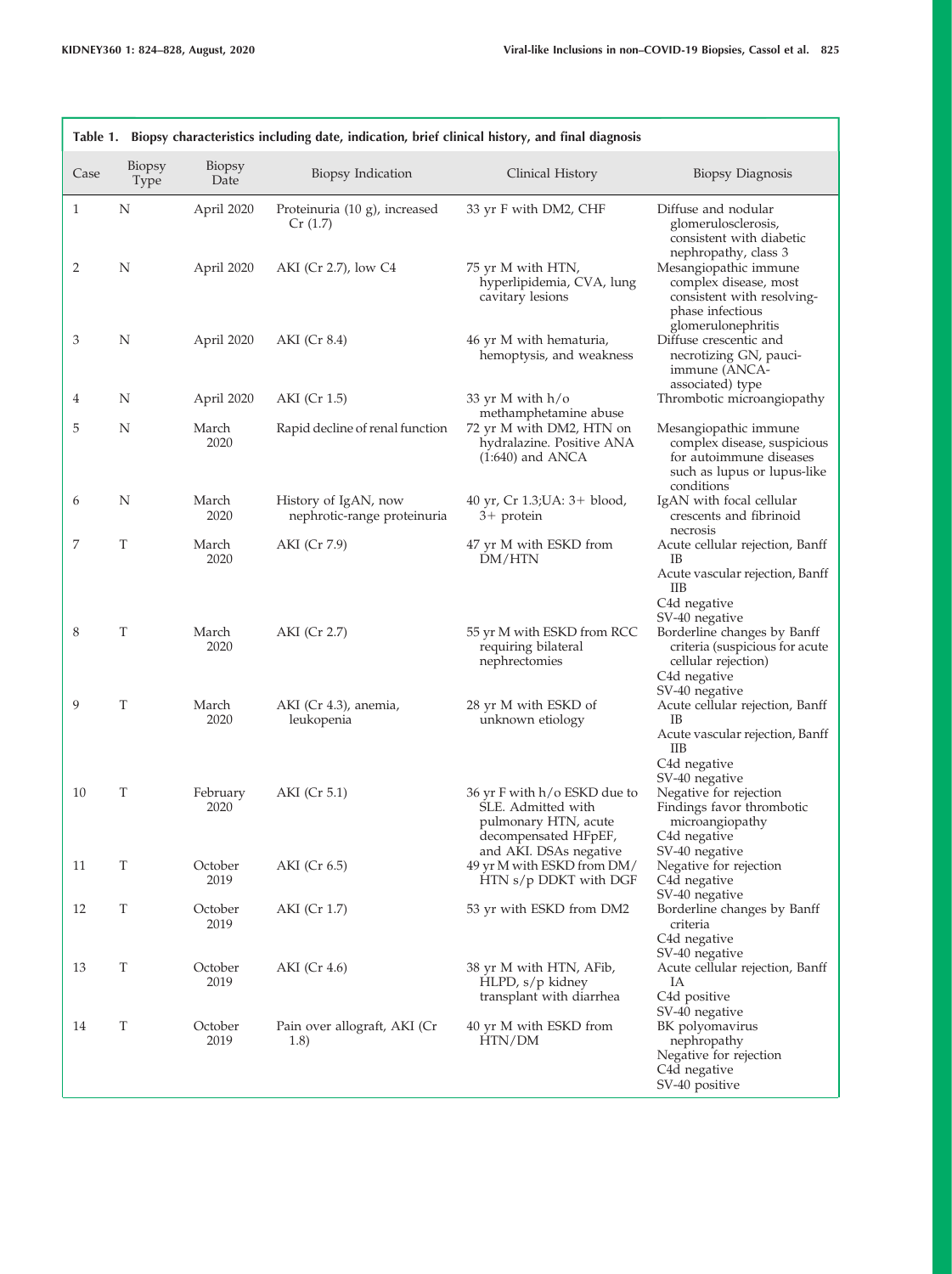| Table 1. (Continued)                                                                                                                                                                                                                                                                                                                                                                                                                                                                                                                                                                                                                    |                |                       |                   |                                          |                                                                                        |  |  |  |  |
|-----------------------------------------------------------------------------------------------------------------------------------------------------------------------------------------------------------------------------------------------------------------------------------------------------------------------------------------------------------------------------------------------------------------------------------------------------------------------------------------------------------------------------------------------------------------------------------------------------------------------------------------|----------------|-----------------------|-------------------|------------------------------------------|----------------------------------------------------------------------------------------|--|--|--|--|
| Case                                                                                                                                                                                                                                                                                                                                                                                                                                                                                                                                                                                                                                    | Biopsy<br>Type | <b>Biopsy</b><br>Date | Biopsy Indication | Clinical History                         | Biopsy Diagnosis                                                                       |  |  |  |  |
| 15                                                                                                                                                                                                                                                                                                                                                                                                                                                                                                                                                                                                                                      |                | October<br>2019       | AKI (Cr 2.7)      | 67 yr F with ESKD from DM/<br><b>HTN</b> | Borderline changes by Banff<br>criteria<br>C <sub>4</sub> d negative<br>SV-40 negative |  |  |  |  |
| N, native kidney; Cr, creatinine (all values are in mg/dl; reference range, 0.6–1.3 mg/dl); F, female; DM2, type 2 diabetes mellitus; CHF,<br>congestive heart failure; M, male; HTN, hypertension; CVA, cerebrovascular accident; h/o, history of; ANA, anti-nuclear antibodies;<br>IgAN, IgA nephropathy; UA, urinalysis; T, transplant kidney; SV-40, simian virus 40; RCC, renal cell carcinoma; HFpEF, heart failure<br>with preserved ejection fraction; DSA, donor-specific antibody; s/p, status post; DDKT, deceased donor kidney transplant; DGF,<br>delayed graft function; AFib, atrial fibrillation; HLPD, hyperlipidemia. |                |                       |                   |                                          |                                                                                        |  |  |  |  |

particles in the blood. Spatially resolved in situ hybridization in one example provided shows positive SARS-CoV-2 RNA within tubular epithelium and glomeruli, but it is not clear in how many cases this was present, and whether this corresponded to intact viral particles.

A number of potential natural mimickers that can generate intracellular groups of round vesicles mimicking SARS-CoV-2 virions could be listed, the most likely being endocytic vesicles and endosomal compartment components such as microvesicular bodies containing exosomes, among others. Endocytosis leads to the formation of 60–120 nm vesicles, which is within the size range described for SARS-CoV-2 (60–140 nm) (2). These endocytic vesicles may be coated by different proteins, one of the most common being clathrin (13). The presence of coating proteins may be responsible for the presence of an electron-dense area surrounding these vesicles, giving the appearance of a viral corona. The presence of clathrin-mediated endocytosis is well described in proximal tubule cells. Podocytes also rely on both clathrin-mediated as well as clathrin-independent endocytic processes to maintain the filtration barrier by regulating the uptake of integrins and lipoproteins (14). During podocyte development or after injury, the clathrin-independent pathway of raft-mediated endocytosis of nephrin and podocin has been shown to be important for proper slit diaphragm spatiotemporal orientation (14). Given its role in nephrin and podocin trafficking and distribution, it is possible that the formation of endocytic vesicles is increased in proteinuric states that are associated with loss of filtration barrier function and podocyte cytoskeletal and basement membrane remodeling. Indeed, Farquahr et al. (15) in their seminal studies of the glomerular ultrastructure, in the 1950s, described an increased number of cytoplasmic vesicles in children with nephrotic syndrome. Moreover, albumin endocytosis by podocytes has been demonstrated, in vitro and in vivo, in a mouse model of puromycininduced nephrotic syndrome (16) and could contribute to an increased number of cytoplasmic vesicles in albuminuric diseases.

Proteinuria is a common finding in COVID-19, and has been described in up to 63% of patients at some point during the disease course (17). Moreover, the development of kidney injury in patients with COVID-19 has been associated with increased in-hospital mortality (18). Therefore, it is possible that autopsy series are enriched with those patients, which thus increases the probability of finding endocytic

vesicles due to podocyte injury; however, specific data regarding proteinuria was mostly not available in the largest series reported to date which focused on renal pathologic findings (19). Proximal tubular cells also strongly rely on endocytic processes to fulfill their function of reabsorbing filtered macromolecules, which can be accomplished both through receptor-mediated endocytosis as well as fluidphase endocytosis (20).

Alternatively, the viral-like inclusions could represent microvesicular bodies containing exosomes before their release onto the cell surface. Exosomes form within the endosomal compartment as intraluminal vesicles within microvesicular bodies, which eventually fuse with the plasma membrane and are released (21). Virtually all segments of the kidney in contact with the urinary space can give rise to exosomes, including podocytes (22). Recently, a model of albumin transcytosis has been proposed, through which albumin is initially endocytosed at the capillary aspect of the podocyte and subsequently exocytosed through the apical podocyte membrane within exosomes that can be detected in the urine (16). The podocytic origin of these exosomes is confirmed by the presence of proteins typical of the podocyte cell body, such as podocalyxin (16). This again could contribute to increased numbers of cytoplasmic vesicles within podocytes in patients with COVID-19 who are proteinuric, and could lead to the mistaken assumption that these represent virions. Individual exosome sizes vary, but they are generally between 30 and 150 nm (21), which falls within the size range reported for SARS coronaviruses (9). The potential for confusion of coronavirus particles with normal cellular components was in fact highlighted in a detailed ultrastructural study by the Centers for Disease Control and Prevention (CDC) of the SARS-CoV responsible for the 2003 SARS outbreak (9). The authors recommended that, in clinical specimens, the viral nature of inclusions should be confirmed by immunoelectron microscopy for viral antigens or ultrastructural viral RNA in situ hybridization (9).

Recognition of this pitfall of "viral-like particles" actually dates back to the 1970s, when the potential for mistakenly assuming that normal cellular components, such as phagocytic vacuoles, microvesicular bodies, or extracellular breakdown products, could represent viral particles was emphasized after a proliferation of studies claiming to have found ultrastructural viral particles within different types of cancer cells and fluids (23). Thus, we would like to echo the CDC (9) and earlier authors' observations (15,23) and issue a note of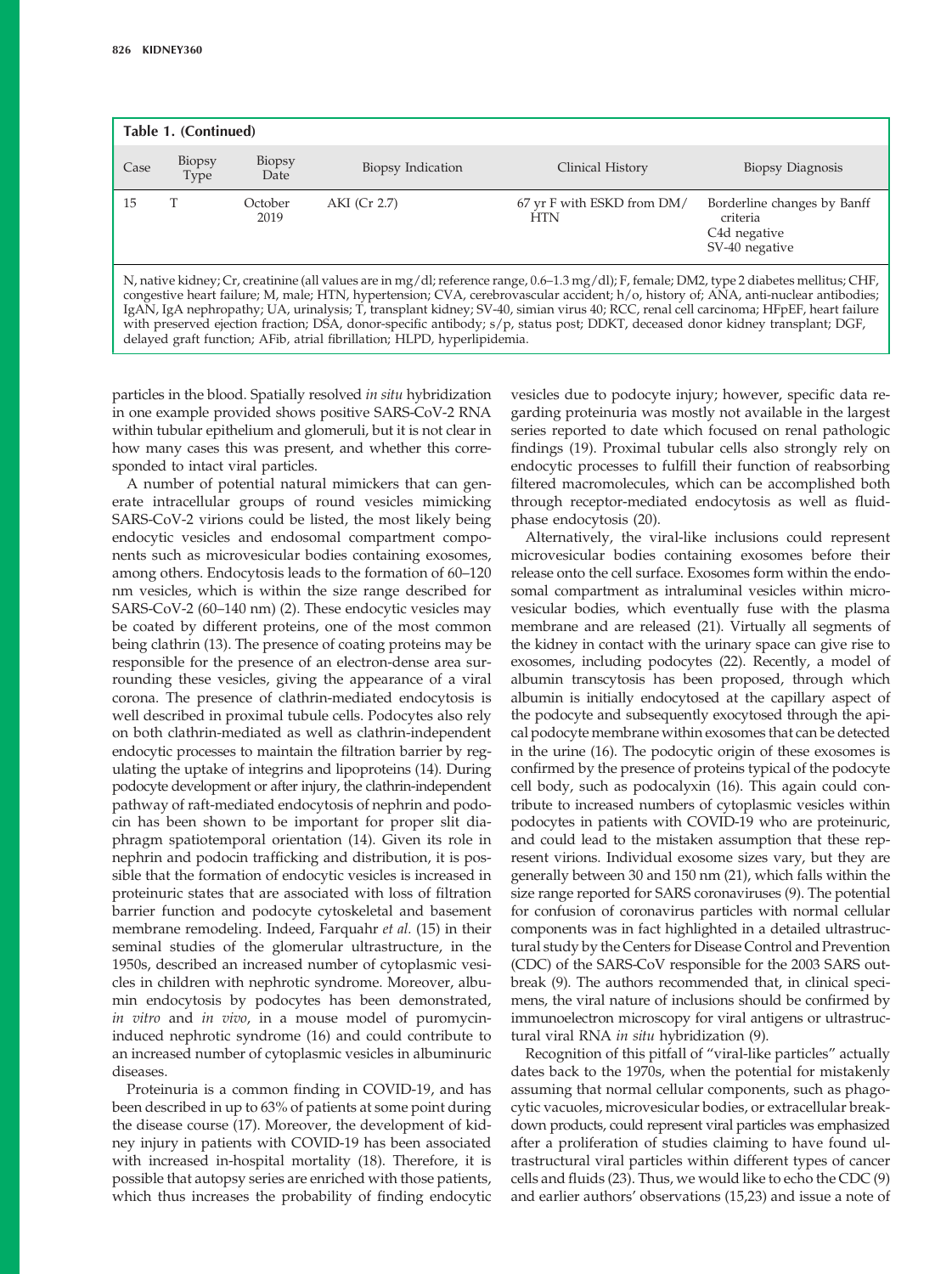

Figure 1. | Viral-like particles in non-COVID19 patients biopsies. Electron microscopy images of viral-like particles within podocytes in a case of thrombotic microangiopathy in a (A) native kidney biopsy specimen and (B) acute cellular rejection in an allograft. Note the presence in both cases of single vesicles with an electron-dense rim likely representing endocytic coated vesicles, as well as larger multivesicular bodies (arrows), which could be confounded with vesicle packets containing virions. Inset in (A): the individual small coated pits in the exterior of the vesicle bear resemblance to a viral corona. (C) Similar intracytoplasmic vesicles within tubules in an allograft with changes suspicious for acute cellular rejection.

caution regarding the use of ultrastructural images as evidence of SARS-CoV-2 tissue infection without confirmatory evidence of viral proteins or RNA in the tissue through immunoelectron microscopy or in situ hybridization.

## **Disclosures**

C. Larsen reports grants from National Institutes of Health during the conduct of the study, outside the submitted work. All remaining authors have nothing to disclose.

# Funding

None.

#### Author Contributions

T. Bourne was responsible for formal analysis and validation; T. Bourne and C. Cassol provided supervision; T. Bourne, C. Cassol, and C. Larsen conceptualized the study; T. Bourne and N. Gokden were responsible for data curation; C. Cassol was responsible for project administration and wrote the original draft; C. Larsen was responsible for resources; and all authors reviewed and edited the manuscript.

### References

- 1. Zhou P, Yang XL, Wang XG, Hu B, Zhang L, Zhang W, Si HR, Zhu Y, Li B, Huang CL, Chen HD, Chen J, Luo Y, Guo H, Jiang RD, Liu MQ, Chen Y, Shen XR, Wang X, Zheng XS, Zhao K, Chen QJ, Deng F, Liu LL, Yan B, Zhan FX, Wang YY, Xiao GF, Shi ZL: A pneumonia outbreak associated with a new coronavirus of probable bat origin. Nature 579: 270–273, 2020
- 2. Zhu N, Zhang D, Wang W, Li X, Yang B, Song J, Zhao X, Huang B, Shi W, Lu R, Niu P, Zhan F, Ma X, Wang D, Xu W, Wu G, Gao GF, Tan W; China Novel Coronavirus Investigating and Research Team: A novel coronavirus from patients with pneumonia in China, 2019. N Engl J Med 382: 727–733, 2020
- 3. Zou X, Chen K, Zou J, Han P, Hao J, Han Z: Single-cell RNA-seq data analysis on the receptor ACE2 expression reveals the potential risk of different human organs vulnerable to 2019-nCoV infection. Front Med 14: 185–192, 2020
- 4. Ye M, Wysocki J, William J, Soler MJ, Cokic I, Batlle D: Glomerular localization and expression of Angiotensin-converting enzyme 2 and Angiotensin-converting enzyme: Implications for albuminuria in diabetes. J Am Soc Nephrol 17: 3067–3075, 2006
- 5. Wang W, Xu Y, Gao R, Lu R, Han K, Wu G, Tan W: Detection of SARS-CoV-2 in different types of clinical specimens. JAMA 323: 1843–1844, 2020
- 6. LescureF-X, Bouadma L, Nguyen D, Parisey M, Wicky PH, Behillil S, Gaymard A, Bouscambert-Duchamp M, Donati F, Le Hingrat Q, Enouf V, Houhou-Fidouh N, Valette M, Mailles A, Lucet JC, Mentre F, Duval X, Descamps D, Malvy D, Timsit JF, Lina B, van-der-Werf S, Yazdanpanah Y: Clinical and virological data of the first cases of COVID-19 in Europe: A case series [published correction appears in Lancet Infect Dis 20: e148, 2020]. Lancet Infect Dis 20: 697–706, 2020
- 7. Wölfel R, Corman VM, Guggemos W, Seilmaier M, Zange S, Müller MA, Niemeyer D, Jones TC, Vollmar P, Rothe C, Hoelscher M, Bleicker T, Brünink S, Schneider J, Ehmann R, Zwirglmaier K, Drosten C, Wendtner C: Virological assessment of hospitalized patients with COVID-2019. Nature 581: 465–469, 2020
- 8. Huang C, Wang Y, Li X, Ren L, Zhao J, Hu Y, Zhang L, Fan G, Xu J, Gu X, Cheng Z, Yu T, Xia J, Wei Y, Wu W, Xie X, Yin W, Li H, Liu M, Xiao Y, Gao H, Guo L, Xie J, Wang G, Jiang R, Gao Z, Jin Q, Wang J, Cao B: Clinical features of patients infected with 2019 novel coronavirus in Wuhan, China [published correction appears in Lancet 395: 496, 2020]. Lancet 395: 497–506, 2020
- 9. Goldsmith CS, Tatti KM, Ksiazek TG, Rollin PE, Comer JA, Lee WW, Rota PA, Bankamp B, Bellini WJ, Zaki SR: Ultrastructural characterization of SARS coronavirus. Emerg Infect Dis 10: 320–326, 2004
- 10. Larsen CP, Bourne TD, Wilson JD, Saqqa O, Sharshir MA: Collapsing glomerulopathy in a patient with coronavirus disease 2019 (COVID-19). Kidney Int Rep 5: 935–939, 2020
- 11. Peleg Y, Kudose S, D'Agati V, Siddall E, Ahmad S, Kisselev S, Gharavi A, Canetta P: Acute kidney injury due to collapsing glomerulopathy following COVID-19 infection. Kidney Int Rep 5: 940–945, 2020
- 12. Puelles VG, Lütgehetmann M, Lindenmeyer MT, Sperhake JP, Wong MN, Allweiss L, Chilla S, Heinemann A, Wanner N, Liu S, Braun F, Lu S, Pfefferle S, Schröder AS, Edler C, Gross O, Glatzel M, Wichmann D, Wiech T, Kluge S, Pueschel K, Aepfelbacher M, Huber TB: Multiorgan and renal tropism of SARS-CoV-2